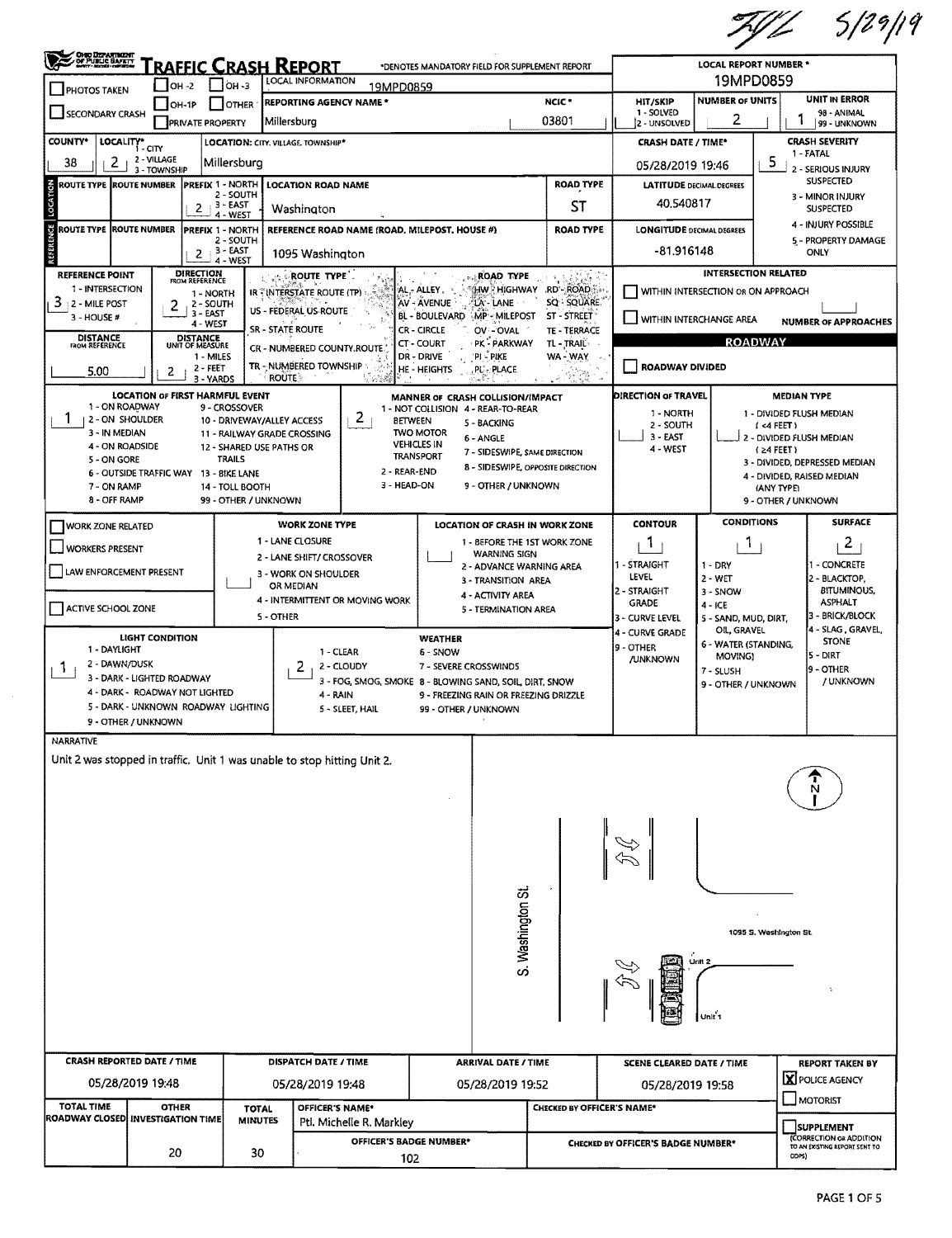|                                           |                                                             |                                                           |                                                                                          |                                                         |                                                 |                                                      |                                      | <b>LOCAL REPORT NUMBER</b>                                |  |  |  |  |
|-------------------------------------------|-------------------------------------------------------------|-----------------------------------------------------------|------------------------------------------------------------------------------------------|---------------------------------------------------------|-------------------------------------------------|------------------------------------------------------|--------------------------------------|-----------------------------------------------------------|--|--|--|--|
| <b>ONG DEPARTMENT</b><br>OF PUBLIC SAFETY |                                                             |                                                           |                                                                                          |                                                         |                                                 |                                                      |                                      | 19MPD0859                                                 |  |  |  |  |
| UNIT#                                     | OWNER NAME: LAST, FIRST, MIDDLE (CI SAME AS DRIVER)         |                                                           |                                                                                          |                                                         |                                                 | OWNER PHONE:INCLUDE AREA CODE (L) SAME AS DRIVER)    | DAMAGE                               |                                                           |  |  |  |  |
|                                           | SIMPSON, CORRINE, R                                         |                                                           |                                                                                          |                                                         | 330-763-4732                                    |                                                      |                                      | DAMAGE SCALE                                              |  |  |  |  |
|                                           | OWNER ADDRESS: STREET, CITY, STATE, ZIP ( C SAME AS DRIVER) |                                                           |                                                                                          |                                                         |                                                 |                                                      | 1 - NONE<br>2<br>2 - MINOR DAMAGE    | 3 - FUNCTIONAL DAMAGE<br>4 - DISABLING DAMAGE             |  |  |  |  |
|                                           | 261 N. WASHINGTON ST, MILLERSBURG, OH, 44654                |                                                           |                                                                                          |                                                         |                                                 |                                                      |                                      | 9 - UNKNOWN                                               |  |  |  |  |
|                                           | COMMERCIAL CARRIER: NAME, ADDRESS, CITY, STATE, ZIP         |                                                           |                                                                                          |                                                         |                                                 | COMMERCIAL CARRIER PHONE: INCLUDE AREA CODE          |                                      | <b>DAMAGED AREA(S)</b>                                    |  |  |  |  |
| <b>LP STATE</b>                           | LICENSE PLATE #                                             |                                                           | <b>VEHICLE IDENTIFICATION #</b>                                                          |                                                         | <b>VEHICLE YEAR</b>                             | <b>VEHICLE MAKE</b>                                  |                                      | INDICATE ALL THAT APPLY                                   |  |  |  |  |
| OН                                        | <b>HRW6261</b>                                              |                                                           | 1G1ZT52864F105197                                                                        |                                                         | 2004                                            | CHEVROLET                                            |                                      |                                                           |  |  |  |  |
| <b>X</b> INSURANCE                        | <b>INSURANCE COMPANY</b>                                    |                                                           | <b>INSURANCE POLICY #</b>                                                                |                                                         | <b>COLOR</b>                                    | <b>VEHICLE MODEL</b>                                 |                                      |                                                           |  |  |  |  |
|                                           | <b>GEICO</b>                                                |                                                           | 2002998637                                                                               |                                                         | SIL                                             | <b>IMPALA</b>                                        |                                      |                                                           |  |  |  |  |
| COMMERCIAL                                | <b>TYPE OF USE</b><br><b>GOVERNMENT</b>                     | IN EMERGENCY                                              | US DOT #                                                                                 |                                                         | TOWED BY: COMPANY NAME                          |                                                      |                                      |                                                           |  |  |  |  |
| <b>INTERLOCK</b>                          |                                                             | <b>RESPONSE</b><br># OCCUPANTS                            | VEHICLE WEIGHT GVWR/GCWR                                                                 |                                                         | <b>HAZARDOUS MATERIAL</b><br><b>MATERIAL</b>    |                                                      |                                      |                                                           |  |  |  |  |
| DEVICE                                    | <b>HIT/SKIP UNIT</b>                                        |                                                           | 1 - s10K LBS.<br>2 - 10.001 - 26K LBS.                                                   |                                                         | <b>CLASS#</b><br>RELEASED                       | PLACARD ID#                                          |                                      |                                                           |  |  |  |  |
| <b>EQUIPPED</b>                           |                                                             |                                                           | 3 - > 26K LBS.                                                                           |                                                         | PLACARD                                         |                                                      |                                      |                                                           |  |  |  |  |
|                                           | 1 - PASSENGER CAR<br>2 - PASSENGER VAN                      | 6 - VAN (9-15 SEATS)<br>7 - MOTORCYCLE 2-WHEELED          | 12 - GOLF CART<br>13 - SNOWMOBILE                                                        | 18 - LIMO (LIVERY VEHICLE)<br>19 - 8US (16+ PASSENGERS) |                                                 | 23 - PEDESTRIAN/SKATER<br>24 - WHEELCHAIR (ANY TYPE) |                                      |                                                           |  |  |  |  |
| UNIT TYPE 3 - SPORT UTILITY               | (MINIVAN)                                                   | 8 - MOTORCYCLE 3-WHEELED<br>9 - AUTOCYCLE                 | 14 - SINGLE UNIT<br>TRUCK                                                                | 20 - OTHER VEHICLE                                      |                                                 | 25 - OTHER NON-MOTORIST                              |                                      |                                                           |  |  |  |  |
|                                           | VEHICLE                                                     | 10 - MOPED OR MOTORIZED                                   | 15 - SEMI-TRACTOR                                                                        | 21 - HEAVY EQUIPMENT<br>22 - ANIMAL WITH RIDER OR       |                                                 | 26 - BICYCLE<br>27 - TRAIN                           |                                      |                                                           |  |  |  |  |
|                                           | 4 - PICK UP<br>S - CARGO VAN                                | <b>BICYCLE</b><br>11 - ALL TERRAIN VEHICLE                | 16 - FARM EQUIPMENT<br>17 - MOTORHOME                                                    |                                                         | ANIMAL-DRAWN VEHICLE                            | 99 - UNKNOWN OR HIT/SKIP                             |                                      |                                                           |  |  |  |  |
|                                           | (ATV/UTV)<br># OF TRAILING UNITS                            |                                                           |                                                                                          |                                                         |                                                 |                                                      |                                      |                                                           |  |  |  |  |
| VEHICL                                    | WAS VEHICLE OPERATING IN AUTONOMOUS                         |                                                           |                                                                                          |                                                         |                                                 |                                                      |                                      | 12                                                        |  |  |  |  |
|                                           | MODE WHEN CRASH OCCURRED?                                   | 0                                                         | 0 - NO AUTOMATION<br>1 - DRIVER ASSISTANCE                                               | 4 - HIGH AUTOMATION                                     | 3 - CONDITIONAL AUTOMATION 9 - UNKNOWN          |                                                      |                                      |                                                           |  |  |  |  |
| 2                                         |                                                             |                                                           | 1 - YES 2 - NO 9 - OTHER / UNKNOWN AUTONOMOUS 2 - PARTIAL AUTOMATION 5 - FULL AUTOMATION |                                                         |                                                 |                                                      |                                      |                                                           |  |  |  |  |
|                                           | 1 - NONE                                                    | <b>MODE LEVEL</b>                                         |                                                                                          |                                                         |                                                 |                                                      |                                      |                                                           |  |  |  |  |
|                                           | $2 - TAXI$                                                  | 6 - BUS - CHARTER/TOUR<br>7 - BUS - INTERCITY             | 11 - FIRE<br>12 - MILITARY                                                               | 16 - FARM                                               | 17 - MOWING                                     | 21 - MAIL CARRIER<br>99 - OTHER / UNKNOWN            |                                      |                                                           |  |  |  |  |
| <b>SPECIAL</b>                            | 3 - ELECTRONIC RIDE<br>SHARING                              | 8 - BUS - SHUTTLE                                         | 13 - POLICE                                                                              |                                                         | 18 - SNOW REMOVAL                               |                                                      |                                      |                                                           |  |  |  |  |
|                                           | FUNCTION 4 - SCHOOL TRANSPORT                               | 9 - BUS - OTHER<br>10 - AMBULANCE                         | 14 - PUBLIC UTILITY<br>15 - CONSTRUCTION EQUIP.                                          |                                                         | 19 - TOWING<br>20 - SAFETY SERVICE              |                                                      |                                      |                                                           |  |  |  |  |
|                                           | 5 - BUS - TRANSIT/COMMUTER                                  |                                                           |                                                                                          |                                                         | PATROL                                          |                                                      |                                      | 12<br>12                                                  |  |  |  |  |
|                                           | 1 - NO CARGO BODY TYPE<br>/ NOT APPLICABLE                  | 4 - LOGGING<br>5 - INTERMODAL                             | 7 - GRAIN/CHIPS/GRAVEL<br><b>B-POLE</b>                                                  | 11 - DUMP                                               | 12 - CONCRETE MIXER                             | 99 - OTHER / UNKNOWN                                 |                                      |                                                           |  |  |  |  |
| CARGO                                     | $2 - BUS$<br>3 - VEHICLE TOWING                             | <b>CONTAINER CHASSIS</b>                                  | 9 - CARGO TANK                                                                           |                                                         | 13 - AUTO TRANSPORTER                           |                                                      |                                      | 壣<br>$ \mathbf{T} $<br>9<br>9                             |  |  |  |  |
| <b>BODY</b><br><b>TYPE</b>                | ANOTHER MOTOR VEHICLE                                       | 6 - CARGOVAN<br>/ENCLOSED BOX                             | 10 - FLAT BED                                                                            |                                                         | 14 - GARBAGE/REFUSE                             |                                                      |                                      | ⊕                                                         |  |  |  |  |
|                                           | 1 - TURN SIGNALS                                            | 4 - BRAKES                                                | 7 - WORN OR SLICK TIRES                                                                  |                                                         | 9 - MOTOR TROUBLE                               | 99 - OTHER / UNKNOWN                                 |                                      |                                                           |  |  |  |  |
| <b>VEHICLE</b>                            | 2 - HEAD LAMPS<br>3 - TAIL LAMPS                            | S - STEERING<br>6 - TIRE BLOWOUT                          | 8 - TRAILER EQUIPMENT<br>DEFECTIVE                                                       |                                                         | 10 - DISABLED FROM PRIOR<br><b>ACCIDENT</b>     |                                                      |                                      |                                                           |  |  |  |  |
| <b>DEFECTS</b>                            |                                                             |                                                           |                                                                                          |                                                         |                                                 |                                                      | $\Box$ - NO DAMAGE [ 0 ]             | J- UNDERCARRIAGE [ 14 ]                                   |  |  |  |  |
|                                           | 1 - INTERSECTION -<br>MARKED CROSSWALK                      | 4 - MIDBLOCK -<br>MARKED CROSSWALK                        | 7 - SHOULDER/ROADSIDE                                                                    |                                                         | 10 - DRIVEWAY ACCESS<br>11 - SHARED USE PATHS   | 99 - OTHER / UNKNOWN                                 | $\boxed{\mathbf{X}}$ . TOP [13]      | $\Box$ - ALL AREAS (15)                                   |  |  |  |  |
| NON-<br>MOTORIST                          | 2 - INTERSECTION -<br>UNMARKED CROSSWALK                    | 5 - TRAVEL LANE -<br>OTHER LOCATION                       | <b>B - SIDEWALK</b><br>9 - MEDIAN/CROSSING                                               |                                                         | <b>OR TRAILS</b><br>12 - FIRST RESPONDER        |                                                      |                                      | $\Box$ - UNIT NOT AT SCENE [ 16 ]                         |  |  |  |  |
| LOCATION                                  | 3 - INTERSECTION - OTHER                                    | 6 - BICYCLE LANE                                          | ISLAND                                                                                   |                                                         | AT INCIDENT SCENE                               |                                                      |                                      |                                                           |  |  |  |  |
|                                           | 1 - NON-CONTACT                                             | 1 - STRAIGHT AHEAD<br>2 - BACKING                         | 9 - LEAVING TRAFFIC<br>LANE                                                              |                                                         | 15 - WALKING, RUNNING,<br>JOGGING, PLAYING      | <b>STANDING OUTSIDE</b><br>DISABLED VEHICLE          |                                      | <b>INITIAL POINT OF CONTACT</b>                           |  |  |  |  |
| 3                                         | 2 - NON-COLLISION                                           | 3 - CHANGING LANES                                        | 10 - PARKED                                                                              |                                                         | 16 - WORKING                                    | 99 - OTHER / UNKNOWN                                 | 0 - NO DAMAGE                        | 14 - UNDERCARRIAGE                                        |  |  |  |  |
| ACTION                                    | 3 - STRIKING<br>4 - STRUCK                                  | 4 - OVERTAKING/PASSING<br>PRE-CRASH 5 - MAKING RIGHT TURN | 11 - SLOWING OR STOPPED<br>IN TRAFFIC                                                    |                                                         | 17 - PUSHING VEHICLE<br>18 - APPROACHING OR     |                                                      | 12                                   | 1-12 - REFER TO UNIT 15 - VEHICLE NOT AT SCENE<br>DIAGRAM |  |  |  |  |
|                                           | 5 - BOTH STRIKING                                           | <b>ACTIONS 6 - MAKING LEFT TURN</b><br>7 - MAKING U-TURN  | 12 - DRIVERLESS<br>13 - NEGOTIATING A CURVE                                              |                                                         | LEAVING VEHICLE<br>19 - STANDING                |                                                      | 13 - TOP                             | 99 - UNKNOWN                                              |  |  |  |  |
|                                           | <b>BLISTRUCK</b><br>9 - OTHER / UNKNOWN                     | <b>B - ENTERING TRAFFIC</b><br>LANE                       | 14 - ENTERING OR CROSSING<br>SPECIFIED LOCATION                                          |                                                         | 20 - OTHER NON-MOTORIST                         |                                                      |                                      |                                                           |  |  |  |  |
|                                           | 1 - NONE                                                    |                                                           | 8 - FOLLOWING TOO CLOSE 13 - IMPROPER START FROM                                         |                                                         | 18 - OPERATING DEFECTIVE                        | 23 - OPENING DOOR INTO                               | TRAFFICWAY FLOW                      | TRAFFIC<br><b>TRAFFIC CONTROL</b>                         |  |  |  |  |
|                                           | 2 - FAILURE TO VIELD<br>3 - RAN RED LIGHT                   | /ACDA<br>9 - IMPROPER LANE                                | A PARKED POSITION<br>14 - STOPPED OR PARKED                                              |                                                         | EQUIPMENT<br>19 - LOAD SHIFTING                 | ROADWAY<br>99 - OTHER IMPROPER                       | 1 - ONE-WAY                          | 1 - ROUNDABOUT 4 - STOP SIGN                              |  |  |  |  |
| 8                                         | 4 - RAN STOP SIGN                                           | <b>CHANGE</b>                                             | <b>ILLEGALLY</b>                                                                         |                                                         | /FALLING/SPILLING                               | <b>ACTION</b>                                        | 2 - TWO-WAY<br>2                     | 2 - SIGNAL<br>S - YIELD SIGN<br>6                         |  |  |  |  |
|                                           | 5 - UNSAFE SPEED<br>CONTRIBUTING 6 - IMPROPER TURN          | 10 - IMPROPER PASSING<br>11 - DROVE OFF ROAD              | 1S - SWERVING TO AVOID<br>16 - WRONG WAY                                                 |                                                         | 20 - IMPROPER CROSSING<br>21 - LYING IN ROADWAY |                                                      |                                      | 3 - FLASHER<br>6 - NO CONTROL                             |  |  |  |  |
|                                           | CIRCUMSTANCES 7 - LEFT OF CENTER                            | 12 - IMPROPER BACKING                                     | 17 - VISION OBSTRUCTION                                                                  |                                                         | 22 - NOT DISCERNIBLE                            |                                                      | # of THROUGH LANES<br><b>ON ROAD</b> | <b>RAIL GRADE CROSSING</b><br>1 - NOT INVLOVED            |  |  |  |  |
| <b>SEQUENCE OF EVENTS</b>                 |                                                             |                                                           |                                                                                          |                                                         |                                                 |                                                      |                                      | 2 - INVOLVED-ACTIVE CROSSING                              |  |  |  |  |
| E٧<br>20                                  | 1 - OVERTURN/ROLLOVER                                       | 7 - SEPARATION OF UNITS                                   | EVENTS.<br>12 - DOWNHILL RUNAWAY                                                         |                                                         | 19 - ANIMAL -OTHER                              | 23 - STRUCK BY FALLING,                              | $\overline{2}$                       | 3 - INVOLVED-PASSIVE CROSSING                             |  |  |  |  |
|                                           | 2 - FIRE/EXPLOSION<br>3 - IMMERSION                         | <b>8 - RAN OFF ROAD RIGHT</b><br>9 - RAN OFF ROAD LEFT    | 13 - OTHER NON-COLLISION<br>14 - PEDESTRIAN                                              |                                                         | 20 - MOTOR VEHICLE IN<br>TRANSPORT              | SHIFTING CARGO OR<br>ANYTHING SET IN                 |                                      | UNIT / NON-MOTORIST DIRECTION                             |  |  |  |  |
|                                           | 4 - JACKXNIFE                                               | 10 - CROSS MEDIAN                                         | 15 - PEDALCYCLE                                                                          |                                                         | 21 - PARKED MOTOR<br>VEHICLE                    | MOTION BY A MOTOR<br>VEHICLE                         |                                      | 1 - NORTH<br>5 - NORTHEAST                                |  |  |  |  |
|                                           | 5 - CARGO / EQUIPMENT<br>LOSS OR SHIFT                      | 11 - CROSS CENTERLINE -<br>OPPOSITE DIRECTION             | 16 - RAILWAY VEHICLE<br>17 - ANIMAL - FARM                                               |                                                         | 22 - WORK ZONE                                  | 24 - OTHER MOVABLE<br>OBJECT                         |                                      | 2 - SOUTH<br>6 - NORTHWEST<br>$3 - EAST$<br>7 - SOUTHEAST |  |  |  |  |
| з                                         | <b>6 - EQUIPMENT FAILURE</b>                                | OF TRAVEL                                                 | 18 - ANIMAL - DEER                                                                       |                                                         | <b>MAINTENANCE</b><br><b>EQUIPMENT</b>          |                                                      | $\epsilon$<br><b>FROM</b><br>TO !    | 4 - WEST<br><b>B - SOUTHWEST</b>                          |  |  |  |  |
|                                           | 25 - IMPACT ATTENUATOR 31 - GUARDRAIL END                   |                                                           | <b>COLLISION WITH FIXED OBJECT - STRUCK</b><br>38 - OVERHEAD SIGN POST                   |                                                         | 45 - EMBANKMENT                                 | 52 - BUILDING                                        |                                      | 9 - OTHER / UNKNOWN                                       |  |  |  |  |
|                                           | / CRASH CUSHION<br>26 - BRIDGE OVERHEAD                     | 32 - PORTABLE BARRIER<br>33 - MEDIAN CABLE BARRIER        | 39 - LIGHT / LUMINARIES<br><b>SUPPORT</b>                                                | 46 - FENCE                                              | 47 - MAILBOX                                    | 53 - TUNNEL<br>54 - OTHER FIXED                      | UNIT SPEED                           | DETECTED SPEED                                            |  |  |  |  |
|                                           | <b>STRUCTURE</b><br>27 - BRIDGE PIER OR                     | 34 - MEDIAN GUARDRAIL<br><b>BARRIER</b>                   | 40 - UTILITY POLE<br>41 - OTHER POST, POLE                                               | 48 - TREE                                               | 49 - FIRE HYDRANT                               | OBJECT<br>99 - OTHER / UNKNOWN                       | 5                                    | 1 - STATED / ESTIMATED SPEED                              |  |  |  |  |
|                                           | ABUTMENT                                                    | 35 - MEDIAN CONCRETE                                      | OR SUPPORT                                                                               |                                                         | <b>SO - WORK ZONE</b><br>MAINTENANCE            |                                                      |                                      |                                                           |  |  |  |  |
|                                           | 2B - BRIDGE PARAPET<br>29 - BRIDGE RAIL                     | <b>BARRIER</b><br>36 - MEDIAN OTHER BARRIER 43 - CURB     | 42 - CULVERT                                                                             |                                                         | EQUIPMENT                                       |                                                      | POSTED SPEED                         | 2 - CALCULATED / EDR                                      |  |  |  |  |
|                                           | 30 - GUARDRAIL FACE                                         | 37 - TRAFFIC SIGN POST                                    | 44 - DITCH                                                                               | 51 - WALL                                               |                                                 |                                                      |                                      | 3 - UNDETERMINED                                          |  |  |  |  |
|                                           | FIRST HARMFUL EVENT                                         |                                                           | <b>MOST HARMFUL EVENT</b>                                                                |                                                         |                                                 |                                                      | 35                                   |                                                           |  |  |  |  |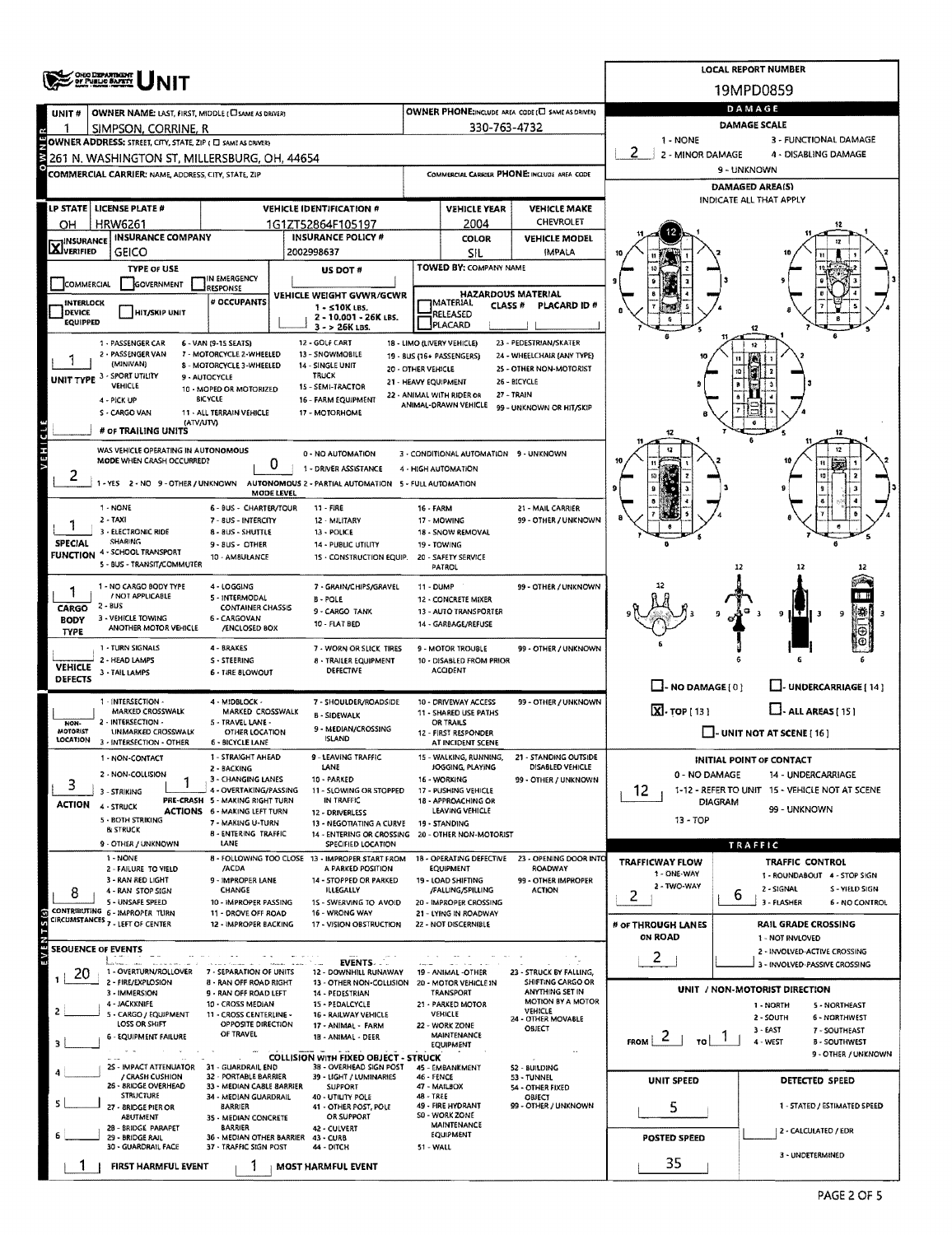|                                               | <b>ONG DEPARTMENT</b><br>NIT                                                                                                                       |                                                                                                                                                                                            |                                                                                                                              |                                                                                                                                    |                                                                                         |                                                                                                                                           |                                | <b>LOCAL REPORT NUMBER</b>                                                                    |
|-----------------------------------------------|----------------------------------------------------------------------------------------------------------------------------------------------------|--------------------------------------------------------------------------------------------------------------------------------------------------------------------------------------------|------------------------------------------------------------------------------------------------------------------------------|------------------------------------------------------------------------------------------------------------------------------------|-----------------------------------------------------------------------------------------|-------------------------------------------------------------------------------------------------------------------------------------------|--------------------------------|-----------------------------------------------------------------------------------------------|
|                                               |                                                                                                                                                    |                                                                                                                                                                                            |                                                                                                                              |                                                                                                                                    |                                                                                         |                                                                                                                                           |                                | 19MPD0859                                                                                     |
| UNIT#                                         | OWNER NAME: LAST, FIRST, MIDDLE (CI SAME AS DRIVER)                                                                                                |                                                                                                                                                                                            |                                                                                                                              |                                                                                                                                    |                                                                                         | OWNER PHONE:INCLUDE AREA CODE (E SAME AS DRIVER)                                                                                          |                                | DAMAGE                                                                                        |
| 2                                             | SHEDRON, BENJAMIN, P                                                                                                                               |                                                                                                                                                                                            |                                                                                                                              |                                                                                                                                    | 330-763-4732                                                                            |                                                                                                                                           | 1 - NONE                       | DAMAGE SCALE<br>3 - FUNCTIONAL DAMAGE                                                         |
|                                               | OWNER ADDRESS: STREET, CITY, STATE, ZIP ( C SAME AS ORIVER)<br>8954 CR 393, MILLERSBURG, OH, 44654                                                 |                                                                                                                                                                                            |                                                                                                                              |                                                                                                                                    |                                                                                         |                                                                                                                                           | 2.<br>2 - MINOR DAMAGE         | 4 - DISABLING DAMAGE                                                                          |
|                                               | COMMERCIAL CARRIER: NAME, ADDRESS, CITY, STATE, ZIP                                                                                                |                                                                                                                                                                                            |                                                                                                                              |                                                                                                                                    |                                                                                         | COMMERCIAL CARRIER PHONE: INCLUDE AREA CODE                                                                                               |                                | 9 - UNKNOWN                                                                                   |
|                                               |                                                                                                                                                    |                                                                                                                                                                                            |                                                                                                                              |                                                                                                                                    |                                                                                         |                                                                                                                                           |                                | <b>DAMAGED AREA(S)</b><br>INDICATE ALL THAT APPLY                                             |
|                                               | LP STATE LICENSE PLATE #                                                                                                                           |                                                                                                                                                                                            | <b>VEHICLE IDENTIFICATION #</b>                                                                                              |                                                                                                                                    | <b>VEHICLE YEAR</b>                                                                     | <b>VEHICLE MAKE</b>                                                                                                                       |                                |                                                                                               |
| OH                                            | <b>FXL6371</b><br><b>INSURANCE COMPANY</b>                                                                                                         |                                                                                                                                                                                            | 2CNFLGEY3A6210217<br><b>INSURANCE POLICY #</b>                                                                               |                                                                                                                                    | 2010                                                                                    | <b>CHEVROLET</b><br><b>VEHICLE MODEL</b>                                                                                                  |                                |                                                                                               |
| <b>INSURANCE</b><br><b>X</b> VERIFIED         | WAYNE MUTAL                                                                                                                                        |                                                                                                                                                                                            | PAP0242052                                                                                                                   |                                                                                                                                    | COLOR<br>RED                                                                            | <b>EQUINOX</b>                                                                                                                            |                                |                                                                                               |
|                                               | <b>TYPE OF USE</b>                                                                                                                                 |                                                                                                                                                                                            | US DOT #                                                                                                                     |                                                                                                                                    | TOWED BY: COMPANY NAME                                                                  |                                                                                                                                           |                                |                                                                                               |
| COMMERCIAL                                    | GOVERNMENT                                                                                                                                         | IN EMERGENCY<br><b>ARESPONSE</b>                                                                                                                                                           | VEHICLE WEIGHT GVWR/GCWR                                                                                                     |                                                                                                                                    |                                                                                         | <b>HAZARDOUS MATERIAL</b>                                                                                                                 |                                |                                                                                               |
| INTERLOCK<br><b>DEVICE</b><br><b>EQUIPPEO</b> | HIT/SKIP UNIT                                                                                                                                      | # OCCUPANTS                                                                                                                                                                                | $1 - 510K$ LBS.<br>2 - 10.001 - 26K LBS.<br>3 - > 26K LBS.                                                                   |                                                                                                                                    | <b>JMATERIAL</b><br><b>CLASS#</b><br>RELEASED<br>PLACARD                                | PLACARD ID #                                                                                                                              |                                | 12                                                                                            |
| 3                                             | 1 - PASSENGER CAR<br>2 PASSENGER VAN<br>(MINIVAN)<br>UNIT TYPE 3 - SPORT UTILITY<br>VEHICLE<br>4 - PICK UP<br>5 - CARGO VAN<br># OF TRAILING UNITS | 6 - VAN (9-15 SEATS)<br>7 - MOTORCYCLE 2-WHEELED<br><b>B - MOTORCYCLE 3-WHEELED</b><br>9 - AUTOCYCLE<br>10 - MOPED OR MOTORIZED<br><b>BICYCLE</b><br>11 - ALL TERRAIN VEHICLE<br>(ΑΤV/UTV) | 12 - GOLF CART<br>13 - SNOWMOBILE<br>14 - SINGLE UNIT<br>TRUCK<br>15 - SEMI-TRACTOR<br>16 - FARM EQUIPMENT<br>17 - MOTORHOME | 18 - LIMO (LIVERY VEHICLE)<br>19 - BUS (16+ PASSENGERS)<br>20 - OTHER VEHICLE<br>21 - HEAVY EQUIPMENT<br>22 - ANIMAL WITH RIDER OR | ANIMAL-DRAWN VEHICLE                                                                    | 23 - PEDESTRIAN/SKATER<br>24 - WHEELCHAIR (ANY TYPE)<br>25 - OTHER NON-MOTORIST<br>26 - BICYCLE<br>27 - TRAIN<br>99 - UNKNOWN OR HIT/SKIP | 12                             | 12                                                                                            |
| VEHICL                                        | WAS VEHICLE OPERATING IN AUTONOMOUS<br>MODE WHEN CRASH OCCURRED?                                                                                   |                                                                                                                                                                                            | 0 - NO AUTOMATION<br>0<br>1 - DRIVER ASSISTANCE                                                                              |                                                                                                                                    | 3 - CONDITIONAL AUTOMATION 9 - UNKNOWN<br>4 - HIGH AUTOMATION                           |                                                                                                                                           | R.                             | 12                                                                                            |
| 2                                             | 1 - YES 2 - NO 9 - OTHER / UNKNOWN<br>1 - NONE                                                                                                     | 6 - BUS - CHARTER/TOUR                                                                                                                                                                     | AUTONOMOUS 2 - PARTIAL AUTOMATION 5 - FULL AUTOMATION<br>MODE LEVEL<br>$11 - FIRE$                                           | 16 - FARM                                                                                                                          |                                                                                         | 21 - MAIL CARRIER                                                                                                                         |                                |                                                                                               |
| <b>SPECIAL</b>                                | 2 - TAXI<br>3 - ELECTRONIC RIDE<br><b>SHARING</b><br>FUNCTION 4 - SCHOOL TRANSPORT<br>S - BUS - TRANSIT/COMMUTER                                   | 7 - BUS - INTERCITY<br>8 - BUS - SHUTTLE<br>9 - BUS - OTHER<br>10 - AMBULANCE                                                                                                              | 12 - MILITARY<br>13 - POLICE<br>14 - PUBLIC UTILITY<br>15 - CONSTRUCTION EQUIP.                                              |                                                                                                                                    | 17 - MOWING<br>18 - SNOW REMOVAL<br>19 - TOWING<br>20 - SAFETY SERVICE<br><b>PATROL</b> | 99 - OTHER / UNKNOWN                                                                                                                      |                                | 12<br>12                                                                                      |
| CARGO<br><b>BODY</b><br><b>TYPE</b>           | 1 - NO CARGO BODY TYPE<br>/ NOT APPLICABLE<br>$2 - 8US$<br>3 - VEHICLE TOWING<br>ANOTHER MOTOR VEHICLE                                             | 4 - LOGGING<br>5 - INTERMODAL<br><b>CONTAINER CHASSIS</b><br>6 - CARGOVAN<br>/ENCLOSED BOX                                                                                                 | 7 - GRAIN/CHIPS/GRAVEL<br>8 - POLE<br>9 - CARGO TANK<br>10 - FLAT BED                                                        | 11 - DUMP                                                                                                                          | 12 - CONCRETE MIXER<br>13 - AUTO TRANSPORTER<br>14 - GARBAGE/REFUSE                     | 99 - OTHER / UNKNOWN                                                                                                                      |                                | 9 ILT<br>9                                                                                    |
| <b>VEHICLE</b><br>DEFECTS                     | 1 - TURN SIGNALS<br>2 - HEAD LAMPS<br>3 - TAIL LAMPS                                                                                               | 4 - BRAKES<br>S - STEERING<br><b>6 - TIRE BLOWOUT</b>                                                                                                                                      | 7 - WORN OR SLICK TIRES<br>8 - TRAILER EQUIPMENT<br>DEFECTIVE                                                                |                                                                                                                                    | 9 - MOTOR TROUBLE<br>10 - DISABLED FROM PRIOR<br><b>ACCIDENT</b>                        | 99 - OTHER / UNKNOWN                                                                                                                      | $\Box$ - NO DAMAGE [0]         | LI- UNDERCARRIAGE [14]                                                                        |
|                                               | 1 - INTERSECTION -                                                                                                                                 | 4 - MIDBLOCK -                                                                                                                                                                             | 7 - SHOULDER/ROADSIDE                                                                                                        |                                                                                                                                    | 10 - DRIVEWAY ACCESS                                                                    | 99 - OTHER / UNKNOWN                                                                                                                      | $\boxed{\mathbf{X}}$ -TOP [13] |                                                                                               |
| NON-<br><b>MOTORIST</b>                       | MARKED CROSSWALK<br>2 - INTERSECTION -<br>UNMARKED CROSSWALK                                                                                       | MARKED CROSSWALK<br>5 - TRAVEL LANE -<br>OTHER LOCATION                                                                                                                                    | 8 - SIDEWALK<br>9 - MEDIAN/CROSSING<br><b>ISLAND</b>                                                                         |                                                                                                                                    | 11 - SHARED USE PATHS<br>OR TRAILS<br>12 - FIRST RESPONDER                              |                                                                                                                                           |                                | $\Box$ - ALL AREAS [ 15 ]<br>$\Box$ - UNIT NOT AT SCENE [ 16 ]                                |
| LOCATION                                      | 3 - INTERSECTION - OTHER                                                                                                                           | 6 - BICYCLE LANE<br>1 - STRAIGHT AHEAD                                                                                                                                                     | 9 - LEAVING TRAFFIC                                                                                                          |                                                                                                                                    | AT INCIDENT SCENE<br>15 - WALKING, RUNNING,                                             | 21 - STANDING OUTSIDE                                                                                                                     |                                |                                                                                               |
|                                               | 1 - NON-CONTACT<br>2 - NON-COLLISION                                                                                                               | 2 - BACKING                                                                                                                                                                                | LANE                                                                                                                         |                                                                                                                                    | JOGGING, PLAYING                                                                        | DISABLED VEHICLE                                                                                                                          | 0 - NO DAMAGE                  | <b>INITIAL POINT OF CONTACT</b><br>14 - UNDERCARRIAGE                                         |
|                                               | 3 - STRIKING                                                                                                                                       | 3 - CHANGING LANES<br>4 - OVERTAKING/PASSING                                                                                                                                               | 10 - PARKED<br>11 - SLOWING OR STOPPED                                                                                       |                                                                                                                                    | 16 WORKING<br>17 - PUSHING VEHICLE                                                      | 99 - OTHER / UNKNOWN                                                                                                                      | 6                              | 1-12 - REFER TO UNIT 15 - VEHICLE NOT AT SCENE                                                |
| <b>ACTION</b>                                 | 4 - STRUCK                                                                                                                                         | PRE-CRASH 5 - MAKING RIGHT TURN<br>ACTIONS 6 - MAKING LEFT TURN                                                                                                                            | IN TRAFFIC<br>12 - DRIVERLESS                                                                                                |                                                                                                                                    | 1B - APPROACHING OR<br>LEAVING VEHICLE                                                  |                                                                                                                                           | <b>DIAGRAM</b>                 | 99 - UNKNOWN                                                                                  |
|                                               | 5 - BOTH STRIKING<br>& STRUCK                                                                                                                      | 7 - MAKING U-TURN<br><b>B - ENTERING TRAFFIC</b>                                                                                                                                           | 13 - NEGOTIATING A CURVE                                                                                                     |                                                                                                                                    | 19 - STANDING                                                                           |                                                                                                                                           | $13 - TOP$                     |                                                                                               |
|                                               | 9 - OTHER / UNKNOWN                                                                                                                                | LANE                                                                                                                                                                                       | 14 - ENTERING OR CROSSING 20 - OTHER NON-MOTORIST<br>SPECIFIED LOCATION                                                      |                                                                                                                                    |                                                                                         |                                                                                                                                           |                                | <b>TRAFFIC</b>                                                                                |
|                                               | 1 - NONE<br>2 - FAILURE TO YIELD                                                                                                                   | /ACDA                                                                                                                                                                                      | 8 - FOLLOWING TOO CLOSE 13 - IMPROPER START FROM<br>A PARKED POSITION                                                        |                                                                                                                                    | 18 - OPERATING DEFECTIVE<br>EQUIPMENT                                                   | 23 - OPENING DOOR INTO<br>ROADWAY                                                                                                         | <b>TRAFFICWAY FLOW</b>         | <b>TRAFFIC CONTROL</b>                                                                        |
|                                               | 3 - RAN RED LIGHT<br>4 - RAN STOP SIGN                                                                                                             | 9 - IMPROPER LANE<br>CHANGE                                                                                                                                                                | 14 - STOPPED OR PARKED<br><b>ILLEGALLY</b>                                                                                   |                                                                                                                                    | 19 - LOAD SHIFTING<br>/FALUNG/SPILLING                                                  | 99 - OTHER IMPROPER<br><b>ACTION</b>                                                                                                      | 1 - ONE-WAY<br>2 - TWO-WAY     | 1 - ROUNDABOUT 4 - STOP SIGN<br>2 - SIGNAL<br>S - YIELD SIGN                                  |
|                                               | S - UNSAFE SPEED                                                                                                                                   | 10 - IMPROPER PASSING                                                                                                                                                                      | 15 - SWERVING TO AVOID                                                                                                       |                                                                                                                                    | 20 - IMPROPER CROSSING                                                                  |                                                                                                                                           |                                | b<br>3 - FLASHER<br><b>6 - NO CONTROL</b>                                                     |
|                                               | CONTRIBUTING 6 - IMPROPER TURN<br>CIRCUMSTANCES 7 - LEFT OF CENTER                                                                                 | 11 - DROVE OFF ROAD<br>12 - IMPROPER BACKING                                                                                                                                               | 16 - WRONG WAY<br>17 - VISION OBSTRUCTION                                                                                    |                                                                                                                                    | 21 - LYING IN ROADWAY<br>22 - NOT DISCERNIBLE                                           |                                                                                                                                           | # or THROUGH LANES             | <b>RAIL GRADE CROSSING</b>                                                                    |
| VENTS <sub>S</sub>                            |                                                                                                                                                    |                                                                                                                                                                                            |                                                                                                                              |                                                                                                                                    |                                                                                         |                                                                                                                                           | ON ROAD                        | 1 - NOT INVLOVED                                                                              |
| <b>SEQUENCE OF EVENTS</b><br>20               | 1 OVERTURN/ROLLOVER                                                                                                                                | 7 - SEPARATION OF UNITS                                                                                                                                                                    | EVENTS<br>12 - DOWNHILL RUNAWAY                                                                                              |                                                                                                                                    | 19 - ANIMAL -OTHER                                                                      | 23 - STRUCK BY FALLING.                                                                                                                   | $\mathbf{2}$                   | 2 - INVOLVED-ACTIVE CROSSING<br>3 - INVOLVED-PASSIVE CROSSING                                 |
|                                               | 2 - FIRE/EXPLOSION<br>3 - IMMERSION<br>4 - JACKKNIFE                                                                                               | <b>B - RAN OFF ROAD RIGHT</b><br>9 - RAN OFF ROAD LEFT<br>10 - CROSS MEDIAN                                                                                                                | 13 - OTHER NON-COLLISION<br>14 - PEDESTRIAN<br>15 - PEDALCYCLE                                                               |                                                                                                                                    | <b>20 - MOTOR VEHICLE IN</b><br>TRANSPORT<br>21 - PARKED MOTOR                          | SHIFTING CARGO OR<br>ANYTHING SET IN<br>MOTION BY A MOTOR<br>VEHICLE                                                                      |                                | UNIT / NON-MOTORIST DIRECTION<br>1 - NORTH<br>5 - NORTHEAST                                   |
|                                               | 5 - CARGO / EQUIPMENT<br>LOSS OR SHIFT<br><b>6 - EQUIPMENT FAILURE</b>                                                                             | 11 - CROSS CENTERLINE -<br>OPPOSITE DIRECTION<br>OF TRAVEL                                                                                                                                 | 16 - RAILWAY VEHICLE<br>17 - ANIMAL - FARM<br>18 - ANIMAL - DEER                                                             |                                                                                                                                    | VEHICLE<br>22 - WORK ZONE<br>MAINTENANCE<br><b>EQUIPMENT</b>                            | 24 - OTHER MOVABLE<br>OBJECT                                                                                                              | $F_{\text{ROM}}$ 2<br>TO.      | 2 - SOUTH<br><b>6 - NORTHWEST</b><br>$3 - EAST$<br>7 - SOUTHEAST<br>4 - WEST<br>8 - SOUTHWEST |
|                                               | 25 - IMPACT ATTENUATOR                                                                                                                             | 31 - GUARDRAIL END                                                                                                                                                                         | <b>COLLISION WITH FIXED OBJECT - STRUCK</b><br>38 - OVERHEAD SIGN POST                                                       |                                                                                                                                    | 45 - EMBANKMENT                                                                         | <b>S2 - BUILDING</b>                                                                                                                      |                                | <b>9 - OTHER / UNKNOWN</b>                                                                    |
|                                               | / CRASH CUSHION<br>26 - BRIDGE OVERHEAD<br><b>STRUCTURE</b>                                                                                        | 32 - PORTABLE BARRIER<br>33 - MEDIAN CABLE BARRIER<br>34 - MEDIAN GUARDRAIL                                                                                                                | 39 - LIGHT / LUMINARIES<br><b>SUPPORT</b><br>40 - UTILITY POLE                                                               | 46 - FENCE<br>48 - TREE                                                                                                            | 47 - MAILBOX                                                                            | 53 - TUNNEL<br>54 - OTHER FIXED<br>OBJECT                                                                                                 | UNIT SPEED                     | DETECTED SPEED                                                                                |
|                                               | 27 - 8RIOGE PIER OR<br><b>ABUTMENT</b><br>28 - BRIDGE PARAPET                                                                                      | <b>BARRIER</b><br>35 - MEDIAN CONCRETE<br><b>BARRIER</b>                                                                                                                                   | 41 - OTHER POST, POLE<br>OR SUPPORT<br>42 - CULVERT                                                                          |                                                                                                                                    | 49 - FIRE HYDRANT<br>50 - WORK ZONE<br><b>MAINTENANCE</b>                               | 99 - OTHER / UNKNOWN                                                                                                                      | 0                              | 1 - STATED / ESTIMATED SPEED<br>2 - CALCULATED / EDR                                          |
|                                               | 29 - BRIDGE RAIL<br>30 - GUARDRAIL FACE                                                                                                            | 36 - MEDIAN OTHER BARRIER<br>37 - TRAFFIC SIGN POST                                                                                                                                        | 43 - CURB<br>44 - DITCH                                                                                                      | 51 - WALL                                                                                                                          | EQUIPMENT                                                                               |                                                                                                                                           | <b>POSTED SPEED</b>            | 3 - UNDETERMINED                                                                              |
|                                               | <b>FIRST HARMFUL EVENT</b>                                                                                                                         |                                                                                                                                                                                            | <b>MOST HARMFUL EVENT</b>                                                                                                    |                                                                                                                                    |                                                                                         |                                                                                                                                           | 35                             |                                                                                               |